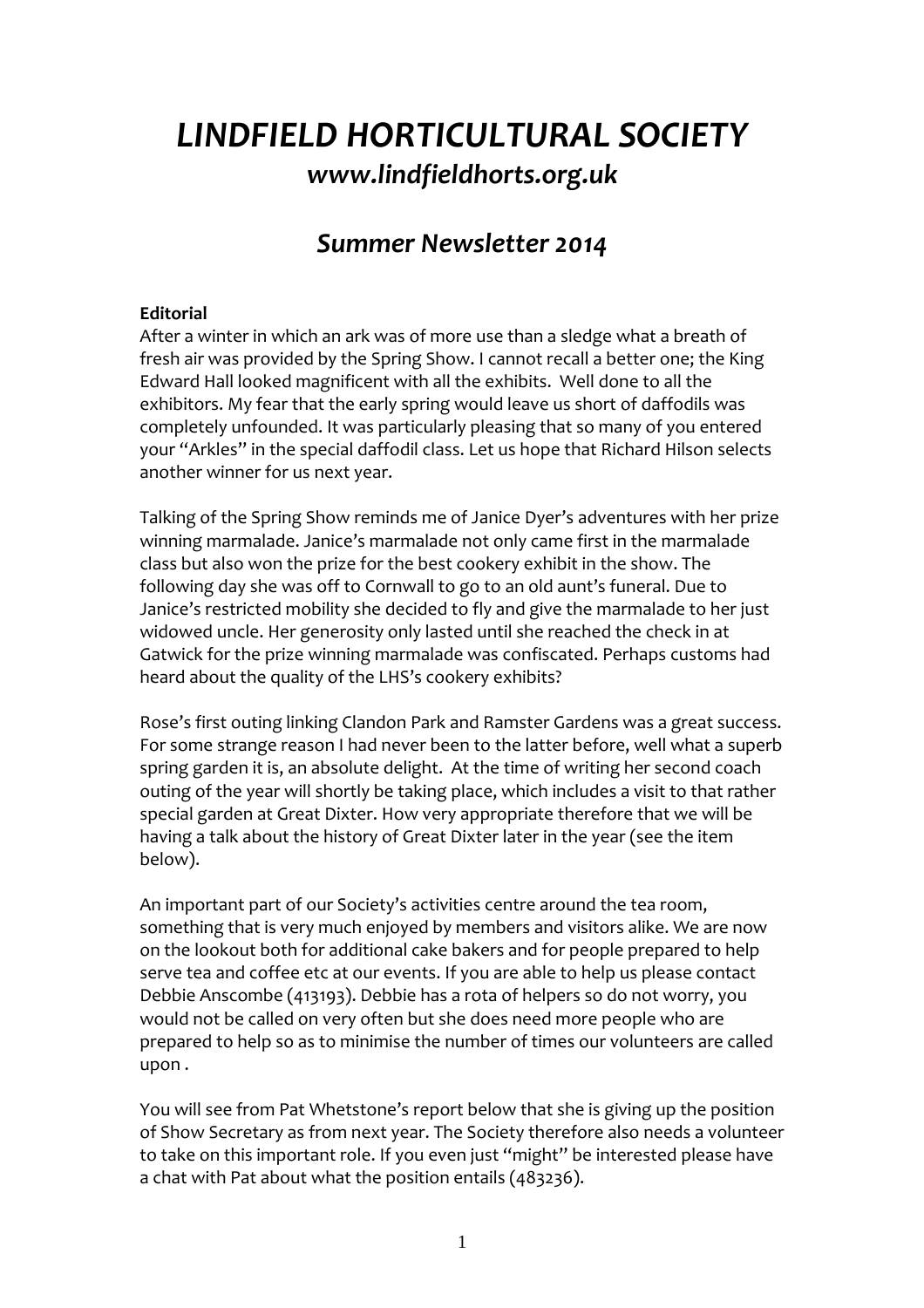I look forward to seeing you all at the Summer Show on the  $12<sup>th</sup>$  July. If you have not entered one of our shows before give it a go, for its good fun and if you need any advice etc speak to Pat Whetstone (483236). There are two new classes:

- 155. House or conservatory plant a fern in a pot (maximum size of pot 17cm or 6.75in
- 160. Fuchsia blooms floating in a bowl (bring your own bowl, maximum size of 20cm or 8in)

The Show Schedule sets out all the other classes as well. *Editor* 

#### **Fergus Garrett is coming**

One of the undoubted highlights of recent years has been Fergus Garrett's talks which Wendy has arranged for us. Well Fergus returns for a third time on Wednesday  $8<sup>th</sup>$  October to give a talk entitled "The History of Great Dixter", and I can assure you that it is as good as the others. As he is so popular it will be as before an all ticket occasion. Tickets will go on sale at the Summer Show and if there any left you will be able to reserve them by telephoning Tracy Adams (482999). The cost has yet to be finalised by the committee but is likely to be of the order of £3 for members, and £5 for visitors (although more than our standard charge it is still much cheaper than elsewhere and reflects the higher cost of the booking). For those of you who do not know of him, Fergus is a leading light in both international and national horticultural circles, a fantastic "hands in the soil" gardener, great speaker and to cap it all; a very nice bloke *Editor*

#### **Spring Show**

What a great start to the show year. The hall looked "spectacularly springy". We had at least four new exhibitors which is brilliant for the society. There were even some new names exhibiting in the floral art. I hope all the first timers enjoyed the experience and will be taking part in future shows. Thank you to all our regular exhibitors and I hope that the summer and autumn shows are as successful.

You will see from Martin's report that I am retiring from the job of show secretary. I have done the job for a few years now and I think it is time for a new member to take over. If anyone is interested please get in touch with me and I can show you what is involved. I am not deserting the society as I will be relieving Martin of one of his many jobs, that of the society's Hon. Secretary. See you at the summer show.

#### *Results*

Daffodil Society Bronze Medal & Certificate **Dational Society Bronze** Medal & Certificate Fisk Cup **Dave Vivash** Lea Cup **Dave Vivash** Jeeves Cup **Michael Elliott**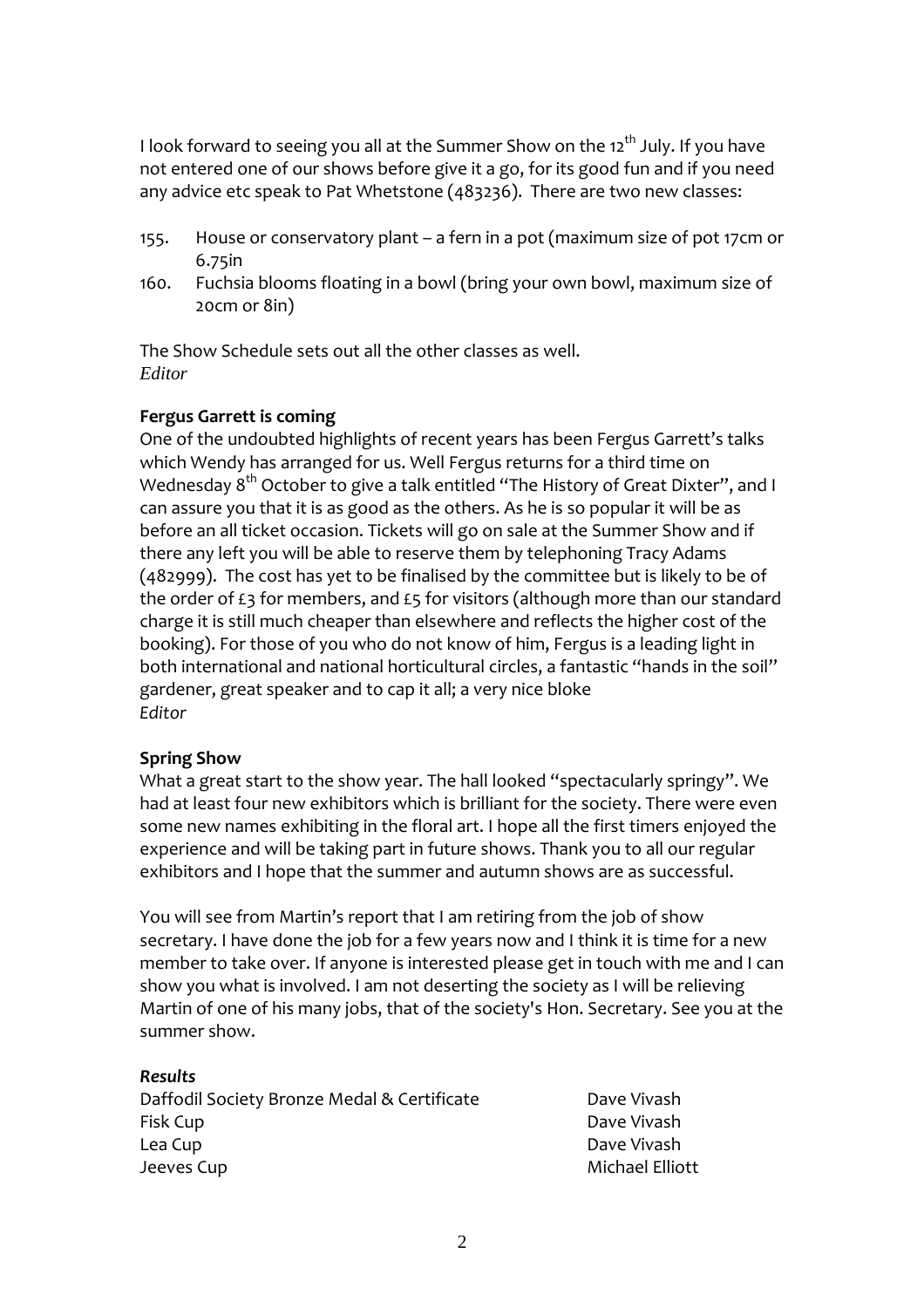Daffodil Cup **Betty Page** Evelyn Drew Floral Art Cup **Same Clare Wilson** George Murrell Photographic Cup **Transform Cup Contract** Tim Richardson Keiron James Toys Shield **The Contract Contract Contract Contract Contract Contract Contract Contract Contract C** Junior Shield Emily Sutlow

*Best in Show* Vegetable **Vegetable 2008** Cookery **Cookery 1999** Handicraft Annette Page *Pat Whetstone* 

Pot Plant Richard Watson Trug **Trug 2008** Trug 2008 Trug 2008 Trug 2008 Andrew Harding

## **A Thank You from Audrey**

As I have now retired as Catering Officer I would like to thank all those members, many in number, who have been so willing to help and made my job easier these past nine years. I would phone people before Coffee Mornings or Shows and the voice the other end would say "Oh, I know why you are phoning, what would you like me to do?" Also, hearty congratulations to Debbie Anscombe my successor; I hear that at her first show in the Spring the money taken at the teas was a society record.

*Audrey Kite*

## **Autumn Coach Outing**

The first three couch trips of the year have been very popular but it is not too late to book for the last one to Winkworth Arboretum ; here are the details:

*Friday 24th October – Autumn Colours at the Winkworth Arboretum*

Run by the National Trust, Winkworth Arboretum in Godalming has a collection of more than 1,000 different trees and shrubs and is absolutely stunning in the Autumn. It is a hillside site so there are some steep routes but much of the site is accessible on level pathways. There are three marked trails, one 'Open to All', one medium route 'Taste of Winkworth' and a 'Challenging' walk. There are beautiful views and peaceful walks, a lake with a boathouse and a wetland area. There is a tea room serving hot soup, sandwiches and homemade cake.

We will be leaving Lindfield at about 10.30am and returning by 4.00pm, plenty of time for a good long walk and a nice lunch. As it is a National Trust Property there will be two prices:

| National Trust Members     | £11.50 |
|----------------------------|--------|
| Non National Trust members | £17.25 |

If you would like to go please use the form at the end of the Spring Newsletter, but if this is not to hand please either phone me (483229) or email me (rose.mortenson@gmail.com).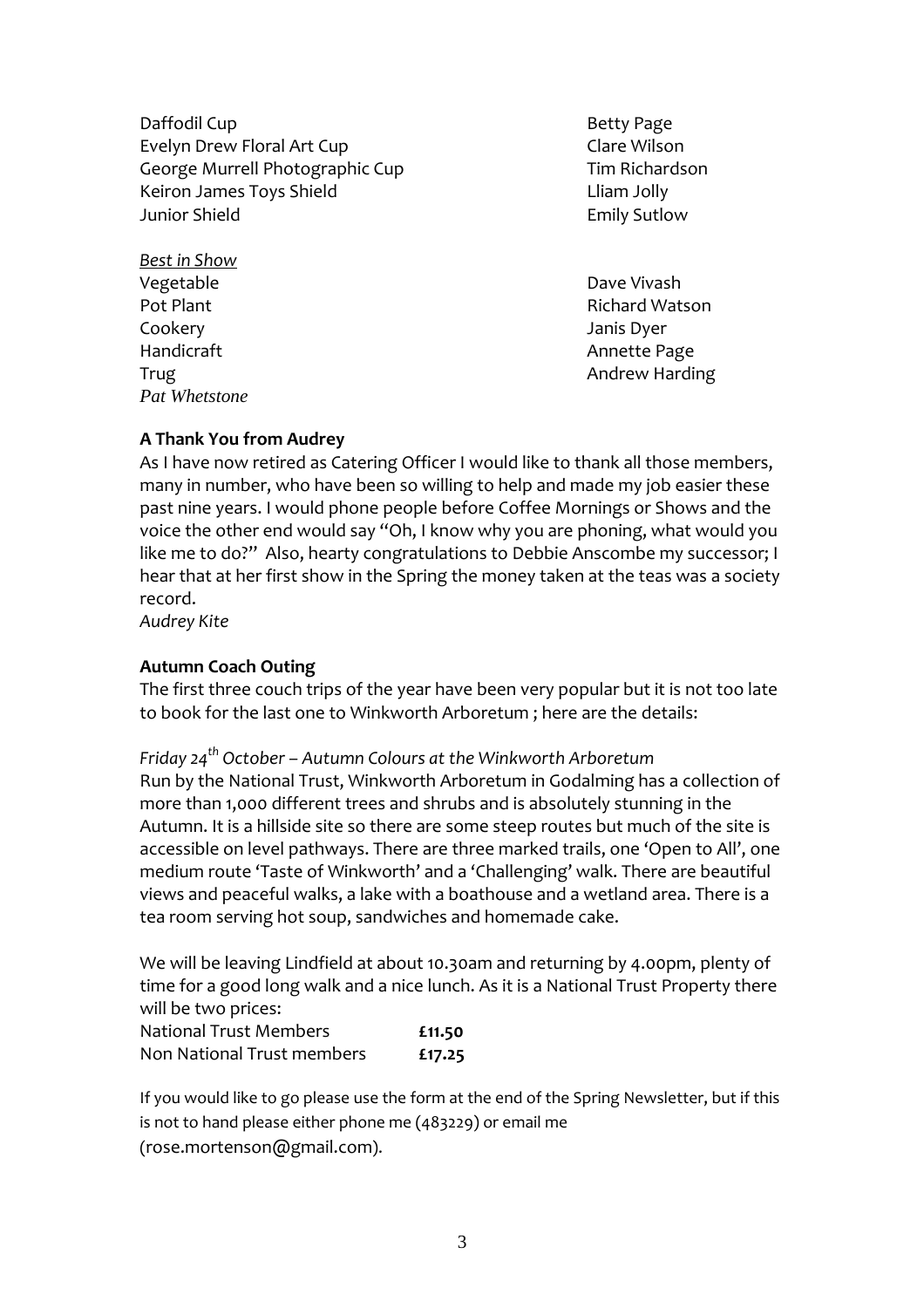#### *Rose Mortenson*

#### **Anemone "Wild Swan"**

At the Great Comp Spring Fling (which is just that lovely garden's name for its spring plant fair) one of my favourite plants women, Jennie Maillard of Usual & Unusual Plants recommended that I try Anemone "Wild Swan". Apparently it was awarded "Plant of the Year" at the 2011 Chelsea Flower Show. It has elegant white flowers, 7-9cm. across which are held well above the attractive neat green foliage, each flower has lilac‐blue bands on the reverse of the petals and at dusk it closes to a nodding lilac‐blue and white bell. Flowering is from late May into June and then intermittently until the autumn frosts. Unlike the Japanese Anemones it is non invasive.

Well it has been a delight and I would recommend it to any one. It has a height and spread of 45cm and 60cm and is hardy. At present it is still on the expensive side, mine cost £8.50, but next year as stocks increase its price should decrease, so it is well worth looking out for. *Editor*

#### **Sundries Centre**

Summer is here and now is the time to enjoy the fruits of your labour in the garden and allotment, but it is also the time to keep everything in tip top condition – with the help of your Sundries Centre of course! All plants should be kept well fed throughout the season, so here are some tips below.

Maxicrop and Phostrogen can be used for all pot plants and garden plants; Groworganic manure and Groworganic Pellets can be scattered liberally over the soil to add nutriment without fear of causing plant damage. Use Rosefood to give your roses a boost; Tomorite or Maxicrop with Tomato Feed will feed your tomatoes, and can be used to feed anything that needs a high potash fertiliser, including fuchsias and geraniums.

If your lawn is looking a bit tired give it a boost with either Lawn Weed and Feed or Maxicrop; if you have moss in your lawn you need either Lawn Weed, Feed and Mosskiller or Maxicrop Mosskiller & Lawn Tonic.

SB Plant Invigorator controls most fungal diseases and gives the plants a boost to make them grow stronger and thus strengthen their ability to produce their own natural fungicides and pesticides; Py Insect powder will control most insect pests, and don't forget the Slug Pellets!! We now stock the bird friendly pellets as well as the regular ones.

All of the above are obtainable from your Sundries Centre at considerably lower prices than from the garden centres. We are open:

Sunday 8<sup>th</sup> June Saturday 19<sup>th</sup> June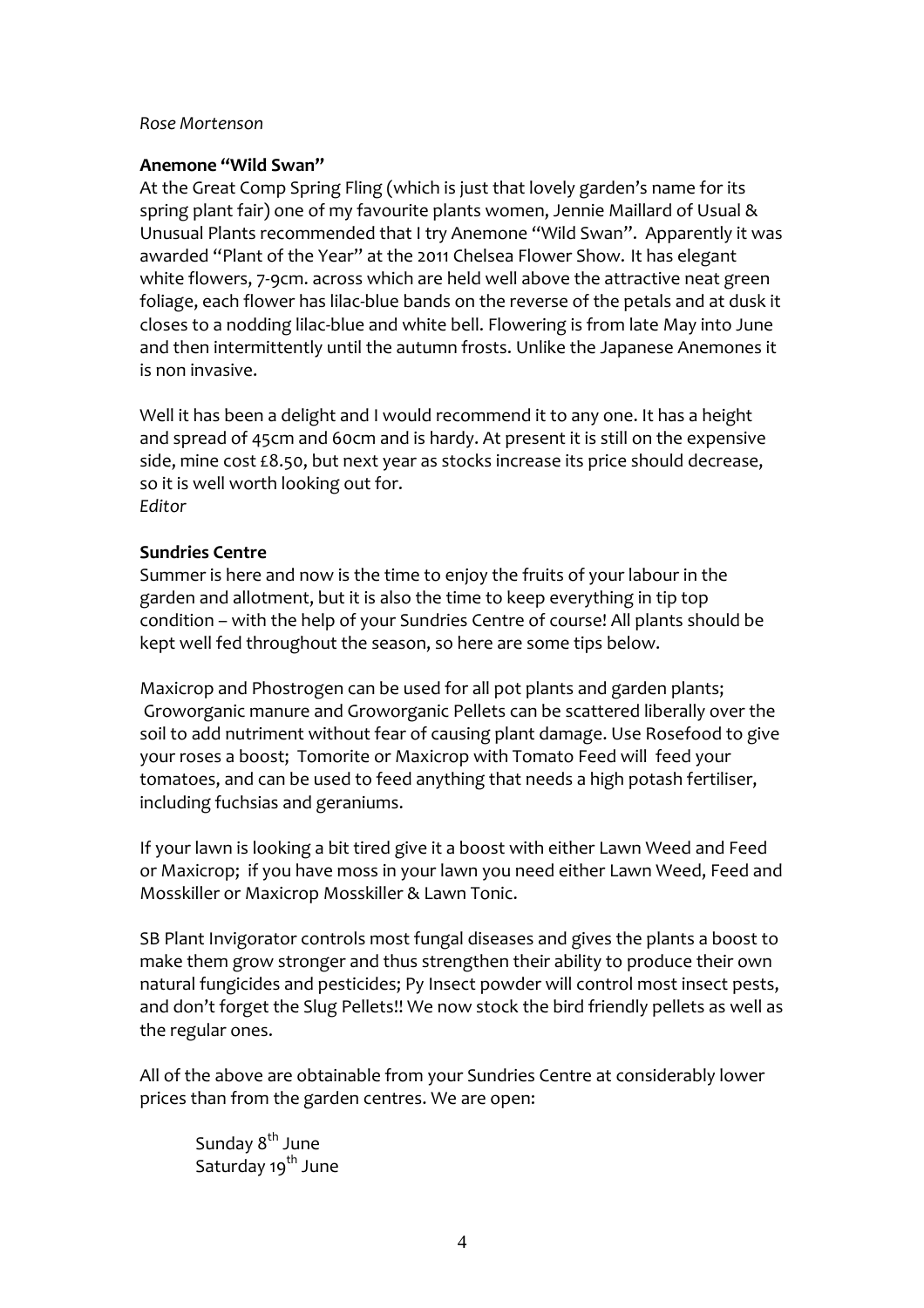Sunday 6<sup>th</sup> July Saturday 19<sup>th</sup> July

After that we have a holiday until September.Enjoy the summer and your gardens and allotments!! *Noreen Smith*

## **Dates for Your Diary ‐ coming LHS events and Gardens to Visit**

## June

Sunday 22<sup>nd</sup> Gardens open in Ansty and Hurstpierpoint in aid of St Peter and St James Hospice<sup>+</sup>

Sunday 22<sup>nd</sup> Gardens open in Balcombe in aid of St Catherine's Hospice<sup>++</sup> Fri – Sun 27<sup>th</sup>, 28<sup>th</sup>, 29<sup>th</sup> June Plant Finders Fair at Borde Hill Saturday 28<sup>th</sup> Garden open in Burgess Hill in aid of St Peter and St James Hospice<sup>+</sup> Sunday 29<sup>th</sup> Gardens open in Newick in aid of St Peter and St James Hospice<sup>+</sup> *Every Tuesday and Friday in June/July/August LHS member Frances Druce's garden in*

*Copyhold Lane is open for the NGS, with 20% of proceeds going to St Catherine's. Phone 413265 first as limited parking.*

## July

*Sun 6th Sundries centre open 9.30 – 11am*

*Weds 9th Deadline for Show entries*

*Thurs 10th Trip to Hampton Court Flower Show (fully booked but contact Rose Mortenson 483229 for waiting list)* 

*Sat 12th SUMMER SHOW King Edward Hall 2.00 – 4.45 (Free entry for exhibitors)* Sun 13<sup>th</sup> Gardens open in Cuckfield and Lewes in aid of St Peter and St James Hospice<sup>+</sup>

*Sat 19th Sundries centre open 9.30 – 11am*

Sun 20<sup>th</sup> Gardens open in Burgess Hill, Hassocks and Keymer in aid of St Peter and St James Hospice<sup>+</sup>

Sun 27<sup>th</sup> Secret gardens with views open in Lewes in aid of St Peter and St James Hospice<sup>+</sup>

## August

Sun 10<sup>th</sup> Garden open at Newtimber Place aid of St Peter and St James Hospice<sup>+</sup> Sun 31<sup>st</sup> Sussex Prairie Garden, near Henfield. Unusual Plant and Art Fair. [www.plantsandart.co.uk](http://www.plantsandart.co.uk/)

## September

Sat 12<sup>th</sup> Ham Cottage, Hammingden Lane, Highbrook open in aid of St Peter and St James Hospice<sup>+</sup>

*Weds 10th Deadline for Show entries*

*Sat 13th AUTUMN SHOW King Edward Hall 2.00 – 4.45 (Free entry for exhibitors) Sat 27th Sundries centre open 9.30 – 11am*

## October